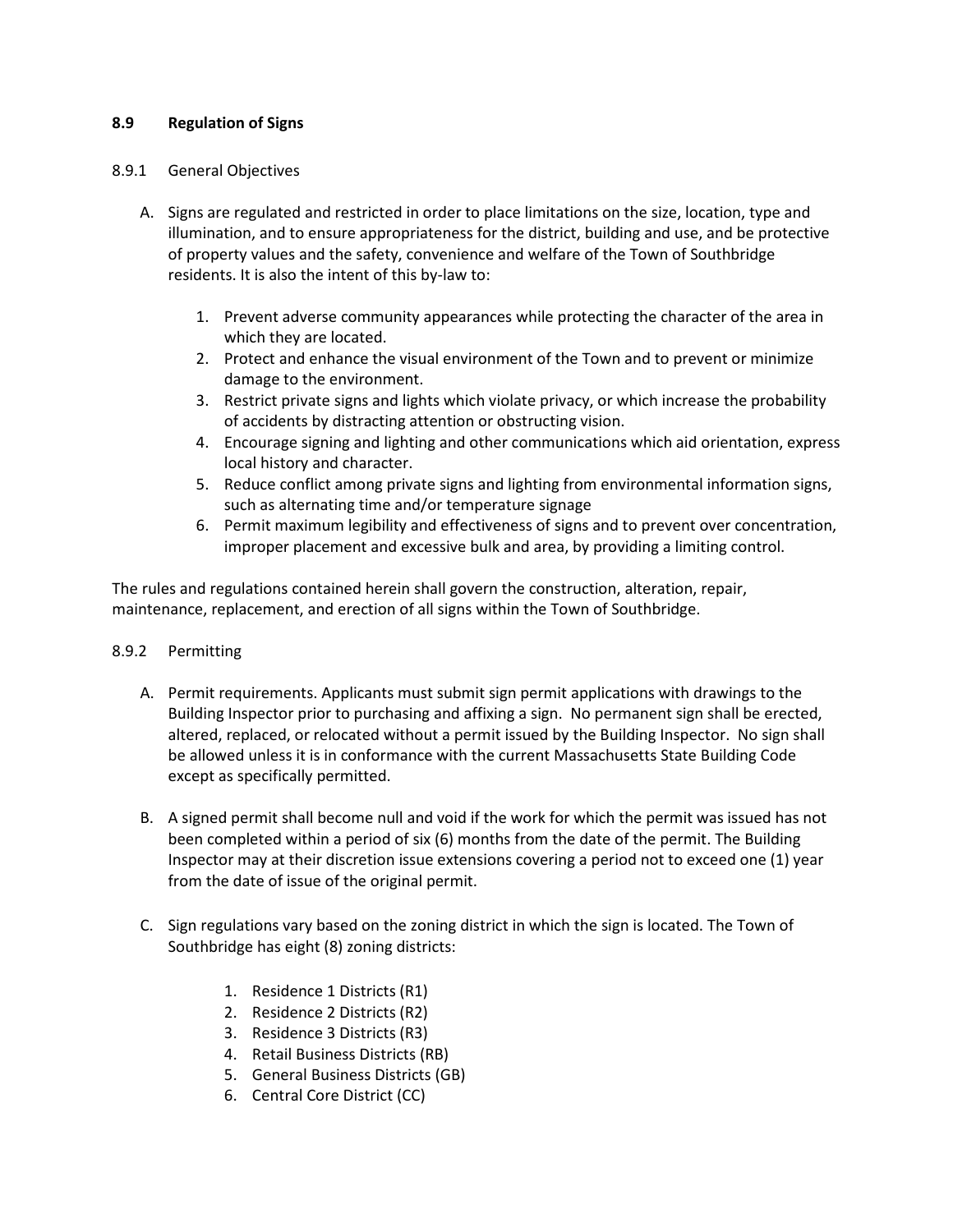- 7. Office Research Districts (OR)
- 8. Manufacturing Districts (M)

All zoning districts can be found in multiple locations throughout the Town. The zones are referred to by the abbreviations listed above.

- 8.9.3 Allowed Signs and Sign Regulations
	- A. General Regulations. The following requirements shall apply to all signs and other advertising devices in all zoning districts.
		- 1. No sign or other advertising device with visible moving or movable parts or with flashing, animated, or intermittent illumination, shall be erected or maintained except as approved by the Zoning Enforcement Officer.
		- 2. No illumination shall be permitted which is visible from any portion of a way so as to create a traffic hazard.
		- 3. Signs may be illuminated by a steady stationary light of reasonable intensity shielded and directed solely at the sign, an internal light of reasonable intensity, a neon or gas-filled tube; or light emitting diodes (LED).
		- 4. All signs lighted externally shall be shielded or directed in such a way as to prevent spillage on the building or onto streets, parking, driveway areas, or surrounding properties.
		- 5. No freestanding sign or other advertising device, or part thereof, shall be more than twenty (20) feet above ground level.
		- 6. No sign or other advertising device attached to a building shall project above the roof or parapet line.
		- 7. No sign or other advertising device attached to a building shall project more than three (3) feet from a building or two-thirds the width of the sidewalk, whichever is less.
		- 8. No sign shall be erected in any manner that will completely cover windows or doors.
		- 9. No signs shall be erected on public property without express written permission from the Town.
		- 10. No remote signs, (i.e., on a neighboring or other property), shall be erected.
	- B. Residential Districts (R1, R2, R3). The following requirements shall apply to all signs and other advertising devices in all residential zoning districts:
		- 1. One (1) sign for each family residing on the premises indicating the name of the owner or occupant or pertaining to a permitted accessory use, provided that each sign does not exceed six (6) square feet in area.
		- 2. One (1) sign not over sixteen (16) square feet in area pertaining to permitted buildings, structures, and uses of the premises other than dwellings and their accessory uses.
		- 3. Each temporary sign pertaining to the sale or lease of the premises must be unlighted and not over eight (8) square feet in area, and all signs must not aggregate more than eighteen (18) square feet in area.
		- 4. Unlighted directional signs not exceeding six (6) square foot in area pertaining to churches, schools, institutions, and other non-profit or public uses.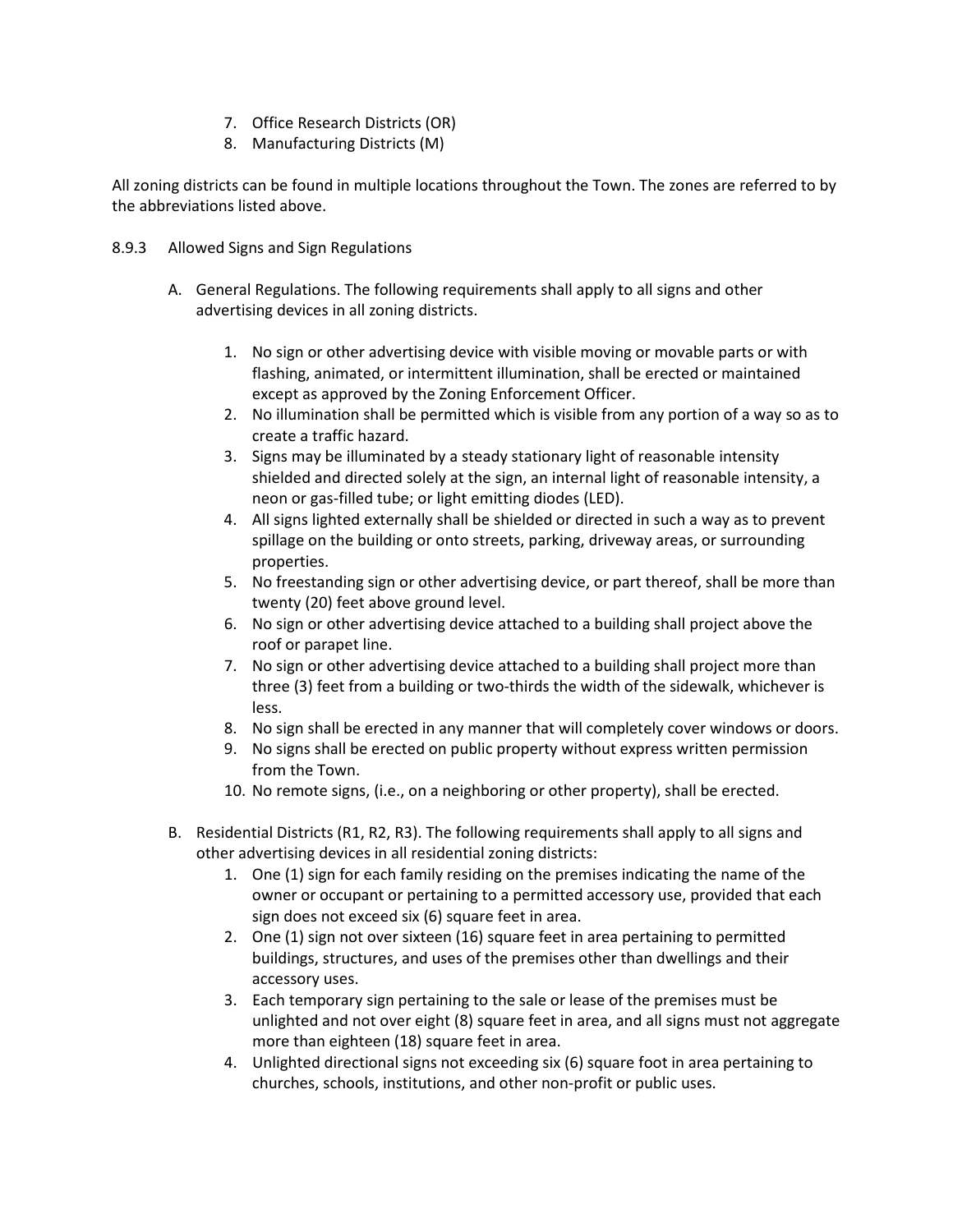- C. Business Districts (GB, RB, CC). The following requirements shall apply to all signs and other advertising devices in business zones:
	- 1. Sign area shall not exceed ten (10) percent of the side of the building upon which the sign is to be attached. Mall style shopping centers shall not exceed four hundred fifty (450) square feet aggregate.
	- 2. One Freestanding sign of not more than forty-eight (48) square feet for premises of less than three (3) acres, sixty-four (64) square feet for premises of more than three (3) acres, such sign shall not exceed twenty (20) feet in height.
	- 3. Only one (1) exterior sign with an area not exceeding twelve (12) square feet shall be erected on any non-conforming building or use.
	- 4. Only one (1) sign shall be allowed on each side of a structure facing upon a public way.
	- 5. Within the Central Core (CC): Signage is strongly suggested to follow the Urban Renewal Plan Downtown Center Design Guidelines. These design guidelines seek to preserve, and enhance the rich and diverse history of Southbridge, seeking to blend in new development while preserving the Downtown Center's historic character.
- D. Office Research and Manufacturing Districts (OR, M) The following requirements shall apply to all signs and other advertising devices in the office research and manufacturing zones:
	- 1. No freestanding sign shall exceed a height of twenty (20) feet.
	- 2. Freestanding signs shall be placed no more than half the setback distance away from the building.
	- 3. No sign shall exceed ten (10) percent of the side of the building upon which the signs are to be located.
	- 4. If more than one (1) sign, designating more than one (1) use of a structure, is erected, the accumulated sign area shall not exceed fifteen (15) percent of the side of the building upon which the signs are to be attached or located.
- E. Temporary Signs. The following signs, banners, pennants, easily removed signs attached to windows, or advertising displays are allowed on a temporary basis, may be freestanding, and do not need a permit from the Town. Temporary signs shall be removed within thirty (30) days of placement, unless specified below.
	- 1. Construction Signs. One (1) unlighted sign of up to thirty-two (32) square feet identifying parties involved in construction is allowed on the premises where the sign is located. The sign shall be removed prior to the issuance of any occupancy permit. Construction signage is temporary and limited to the span of the project's valid building permit.
	- 2. Real Estate Signs. Each sign pertaining to the sale or lease of the premises must be unlighted and not over eight (8) square feet in area, and all signs must not aggregate more than eighteen (18) square feet in area in all residential districts, and each sign must be not over eighteen (18) square feet in all other districts pertaining to the sale, rental or lease of the premises on which the sign is displayed. Signs shall be removed within fourteen (14) days after sale, rental or lease.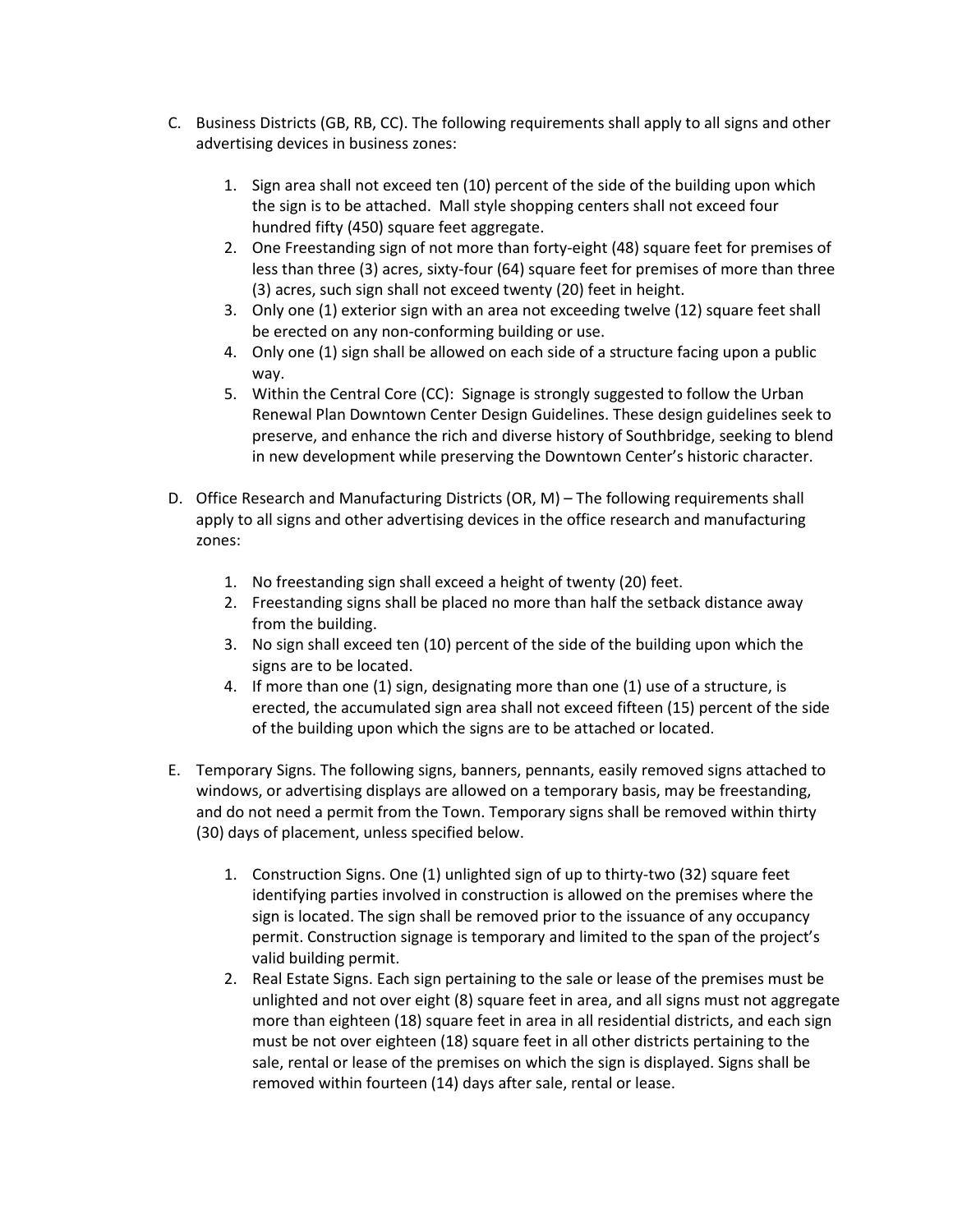- 3. Event Signs. Unlighted signs of up to thirty-two (32) square feet in business and industrial districts and eight (8) square feet in residential districts, may be displayed on private property and are limited to one (1) per street frontage announcing a drive or event of a civic, philanthropic, educational or religious organization. Signs shall be installed no sooner than thirty (30) days prior to the event and shall be removed within seven (7) days after the event.
- 4. Political Signs. Due to federal first amendment rights, political signs are exempt from regulations except that they are subject to public safety requirements. Political signs shall be installed no sooner than ninety (90) days before an election and shall be removed within seven (7) days after the close of the polls.
- 5. Banner Signs. Non-profit, charitable, community organizations shall be allowed to erect sign banners not to exceed one hundred (100) square feet in area. Banner signs shall be installed no sooner than thirty (30) days prior to the event and shall be removed within seven (7) days after the event.
- 6. Display Window/Door Signs. Signs on the surface of windows/doors or inside windows/doors can only be lit by the building illumination and cover no more than twenty-five (25) percent of the display window or door area.
- 7. Non-Commercial Signs. Buildings occupied solely for the civic, philanthropic, educational, religious, or other non-commercial purposes are exempt from regulations except that they are subject to public safety requirements.
- 8. Seasonal Decorative Signs Seasonal decorative signs and residential decorative signs are exempt from regulations, except that they are subject to the public safety requirements.
- 9. Yard / Garage Sale Signs Not to exceed five (5) square feet displayed on private property and limited one to each premise. Not to be erected earlier than three (3) days preceding the sale and shall be removed within twenty-four (24) hours following.
- F. Removing or reconstructing signs. No sign heretofore approved and erected shall be repaired, altered or removed, nor shall any sign, or substantial part thereof, which is blown down, destroyed or removed, be re-erected, reconstructed, rebuilt or relocated unless it is made to comply with all applicable requirements of this by-law.
- 8.9.4 Enforcement. Any violation of Section 8.9 of the Zoning Bylaw shall be enforceable by the Zoning Enforcement Officer or a designee of the Town through the means described in Section 2.2 of these bylaws. Signs which were legally erected before adoption of this by-law shall not be voluntarily rebuilt, altered or relocated without conforming to this by-law.

# **Amend Section 10 by adding the following definitions under umbrella term "Signs", as stated below:**

#### **SIGN TERMS. The following terms apply to the regulation of signs.**

BANNER SIGN: Signs made of cloth, fabric, paper, non-rigid plastic or similar types of material; national flags, flags of political subdivisions and symbolic flags of an institution or a business are excluded.